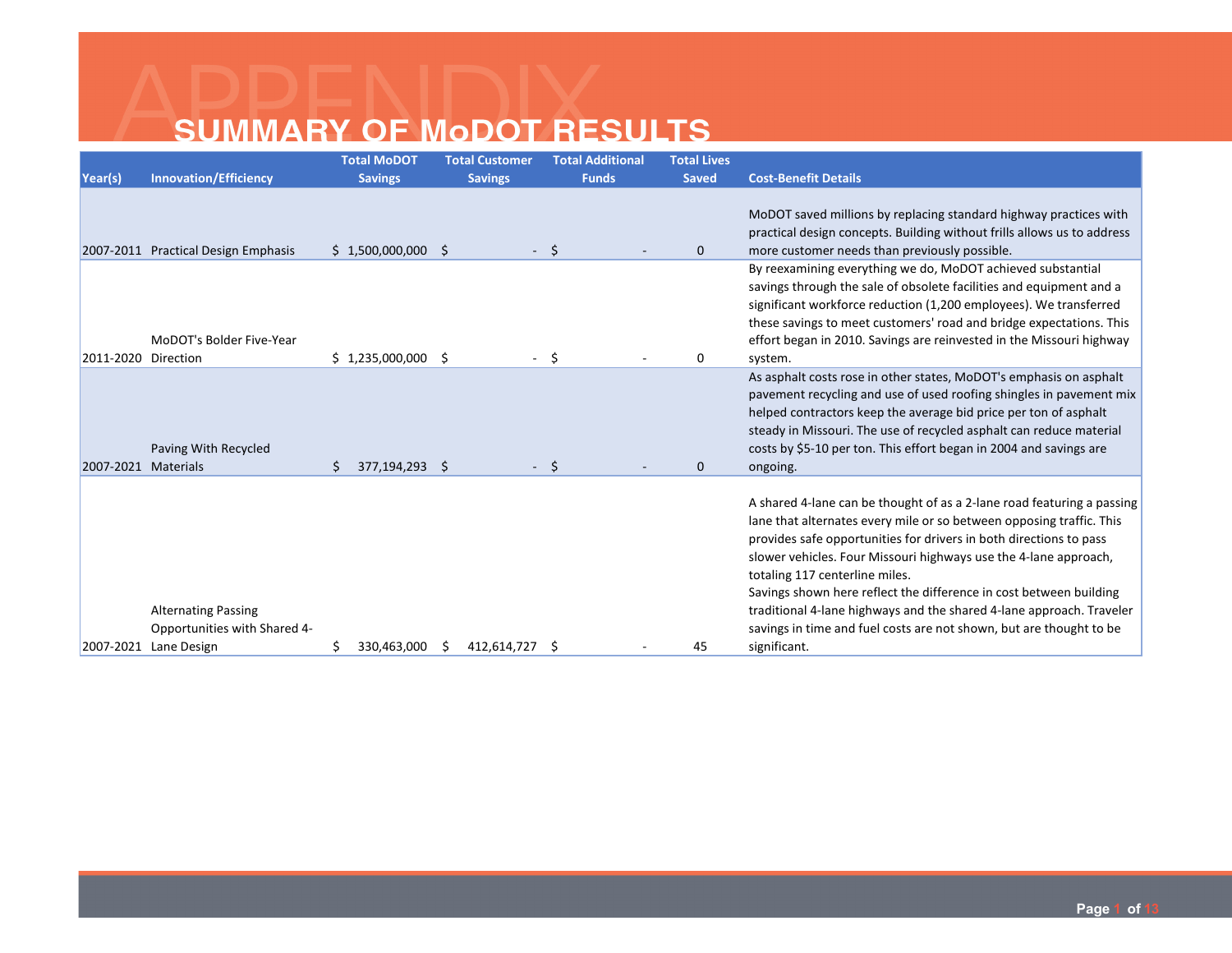|                 | Achieving the Improbable                                       |    |                |   |                |    |    | In the early 2000s, Missouri's legislators authorized MoDOT to use a<br>design-build approach on three projects to demonstrate whether the<br>public sector success of this innovative bid-build approach could be<br>replicated in public works. Since then, MoDOT has delivered 15<br>Design-Build Projects that were completed 107.5 months ahead of<br>schedule. MoDOT continues to partner with the public and private<br>sectors to deliver projects that maximize available resources into<br>collaborative solutions that achieve goals. This collaborative effort<br>challenges the way projects are delivered. MoDOT pushes the<br>boundaries to execute projects of different size and complexity using<br>innovative data driven processes and a wide range of public and<br>private partnerships. Concentrating on project<br>goals, innovation, schedule and budget, construction is completed<br>more efficiently, with less impact on travelers. |
|-----------------|----------------------------------------------------------------|----|----------------|---|----------------|----|----|------------------------------------------------------------------------------------------------------------------------------------------------------------------------------------------------------------------------------------------------------------------------------------------------------------------------------------------------------------------------------------------------------------------------------------------------------------------------------------------------------------------------------------------------------------------------------------------------------------------------------------------------------------------------------------------------------------------------------------------------------------------------------------------------------------------------------------------------------------------------------------------------------------------------------------------------------------------|
|                 | 2010-2021 With Design-Build Approach                           | Ŝ. | 315,751,000 \$ |   |                | Ŝ. | 39 |                                                                                                                                                                                                                                                                                                                                                                                                                                                                                                                                                                                                                                                                                                                                                                                                                                                                                                                                                                  |
| 2007-2021 Value | <b>Engineering Reviews Enhance</b>                             | Ś. | 275,178,714 \$ |   |                | Ŝ. | 0  | Before design and construction projects can be called complete,<br>consultants or sharp-eyed co-workers review methods and<br>procedures. The ideas they offer often improve project<br>practicality and the bottom line.                                                                                                                                                                                                                                                                                                                                                                                                                                                                                                                                                                                                                                                                                                                                        |
|                 | <b>Building Slim Shoulders Where</b><br>2011-2021 None Existed | Ś. | 261,184,000    | S | 515,086,951 \$ |    | 49 | MoDOT has installed thousands of miles of shoulders and rumble<br>strips on rural highways where there were none. Using a 2-foot<br>standard rather than the 4-foot shoulder required for major roads<br>made this possible. The result - a 30 percent reduction in run-off-road<br>severe crashes. Engineered shoulders helped drivers regain control.<br>The paving cost of a 2-foot versus a 4-foot shoulder saves \$106,000<br>per mile and reduces the cost to obtain sufficient right-of-way.                                                                                                                                                                                                                                                                                                                                                                                                                                                              |
|                 | 2007-2021 Offender Work Crews                                  |    | 256,777,567 \$ |   |                | Ŝ  | 0  | The Missouri Department of Corrections partners with MoDOT to<br>allow offenders to perform labor-intensive work. This allows MoDOT<br>to focus its resources on more skilled tasks.                                                                                                                                                                                                                                                                                                                                                                                                                                                                                                                                                                                                                                                                                                                                                                             |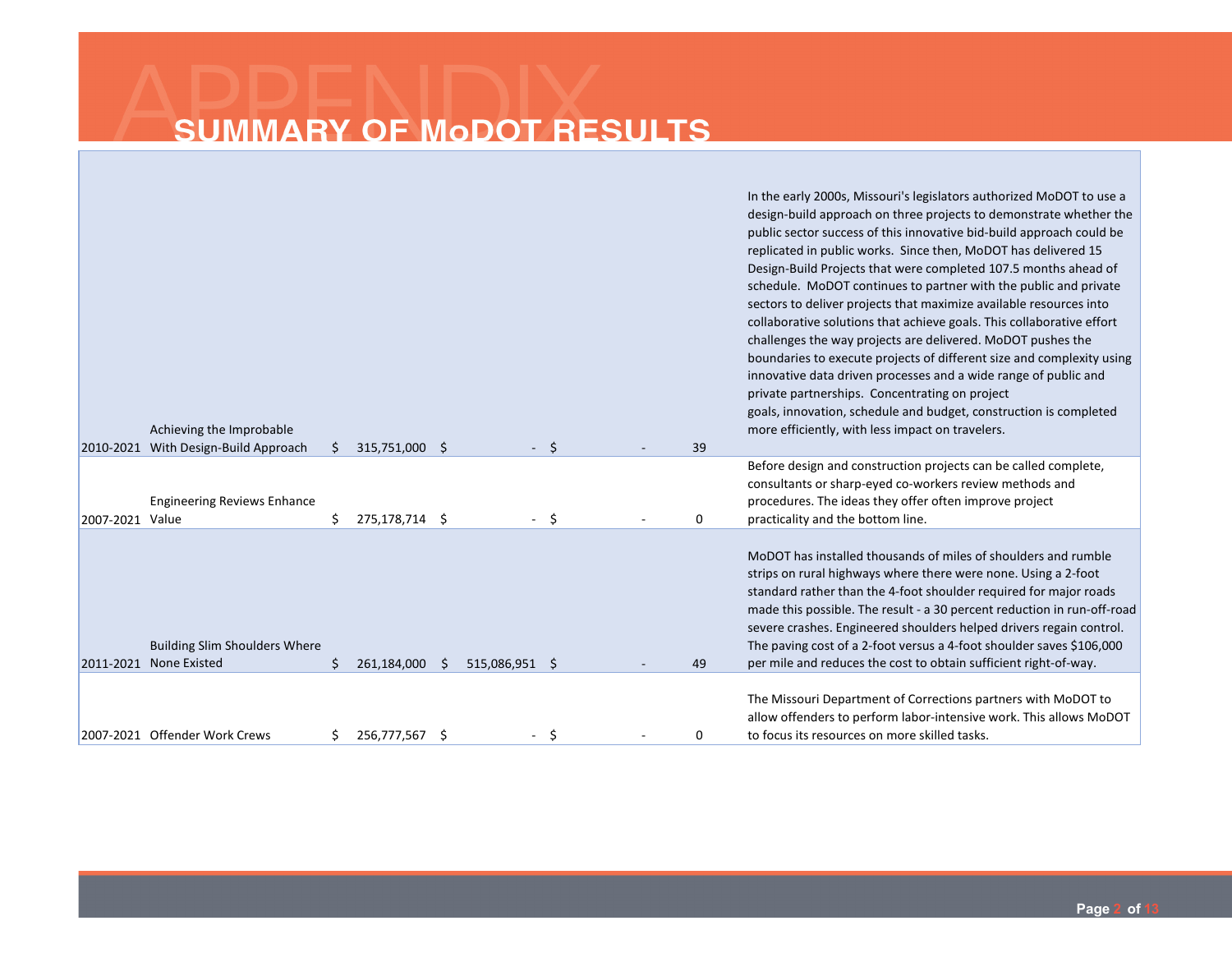| 2007-2021 to J-Turn | At-Grade Crossing Conversion                                | \$ | 228,900,000    | -S | 390,807,535 \$           |    | 38           | J-Turns, a cost-effective alternative to an overpass, reduce the<br>number and severity of crashes at at-grade highway intersections.<br>Traditional interchanges cost \$5-10 million to build. J-Turns average<br>cost is \$800,000. At locations where J-Turns were installed, crashes<br>are down 25 percent and those incidents result in 88 percent fewer<br>fatalities.<br>This design innovation allows us to address a minimum of six severe<br>crash sites with the same money it would take to build a single<br>traditional overpass. MoDOT's first J-Turn was built in 2007. |
|---------------------|-------------------------------------------------------------|----|----------------|----|--------------------------|----|--------------|------------------------------------------------------------------------------------------------------------------------------------------------------------------------------------------------------------------------------------------------------------------------------------------------------------------------------------------------------------------------------------------------------------------------------------------------------------------------------------------------------------------------------------------------------------------------------------------|
|                     | <b>Optimizing Pavement Striping</b><br>2011-2020 Strategies | Ś  | 144,000,000 \$ |    |                          | S  | 0            | Because we found that stripes on low-volume highways show less<br>wear than those on major roads, we chose to extend the duration of<br>the minor route restriping schedule. As a result, we sold 30 percent of<br>our specialized striping equipment and reassigned employees to<br>other needed work. This approach maintains traveler safety and<br>meets customer expectations.                                                                                                                                                                                                      |
|                     | Nation's First Diverging<br>2009-2021 Diamond Interchange   | Ś. | 126,800,000 \$ |    | $\overline{\phantom{a}}$ | -Ś | $\mathbf{0}$ | Springfield, Mo., is the site of the first-in-the-nation diverging-<br>diamond interchange. Initial estimates for traditional interchange<br>improvements at Interstate 44 and Mo. 13 were estimated at \$10<br>million with up to 2 years to complete. Changing the design to a DDI<br>reduced project costs to \$3.2 million and it was built in 6 months.<br>This innovative and cost-effective interchange design handles high<br>traffic volumes so efficiently that 25 now exist in Missouri. Nearly all<br>other states have followed suit, with at least one DDI of their own.   |
|                     | 2007-2020 Innovative Finance                                | Ś. | 107,127,154 \$ |    |                          | Ŝ. | 0            | MoDOT refinanced and paid off some bond debt years early, allowing<br>millions to be directed to Missouri's roads and bridges.                                                                                                                                                                                                                                                                                                                                                                                                                                                           |
|                     | 2007-2018 Alternate Pavements                               | \$ | 44.701.609 \$  |    |                          | S  | $\mathbf{0}$ | Since October 2003, the alternate bidding process in MO has resulted<br>in the average number of bidders per project rising to 5.5. The three-<br>year average asphalt price/ton for alternate paving projects is 5.1%<br>below that for non-alternate projects, and the three-year average<br>concrete price/CY for alternate paving projects is 8.6 percent below<br>that for non-alternate projects. Overall, it shows a decrease in asphalt<br>prices on alternate bid projects.                                                                                                     |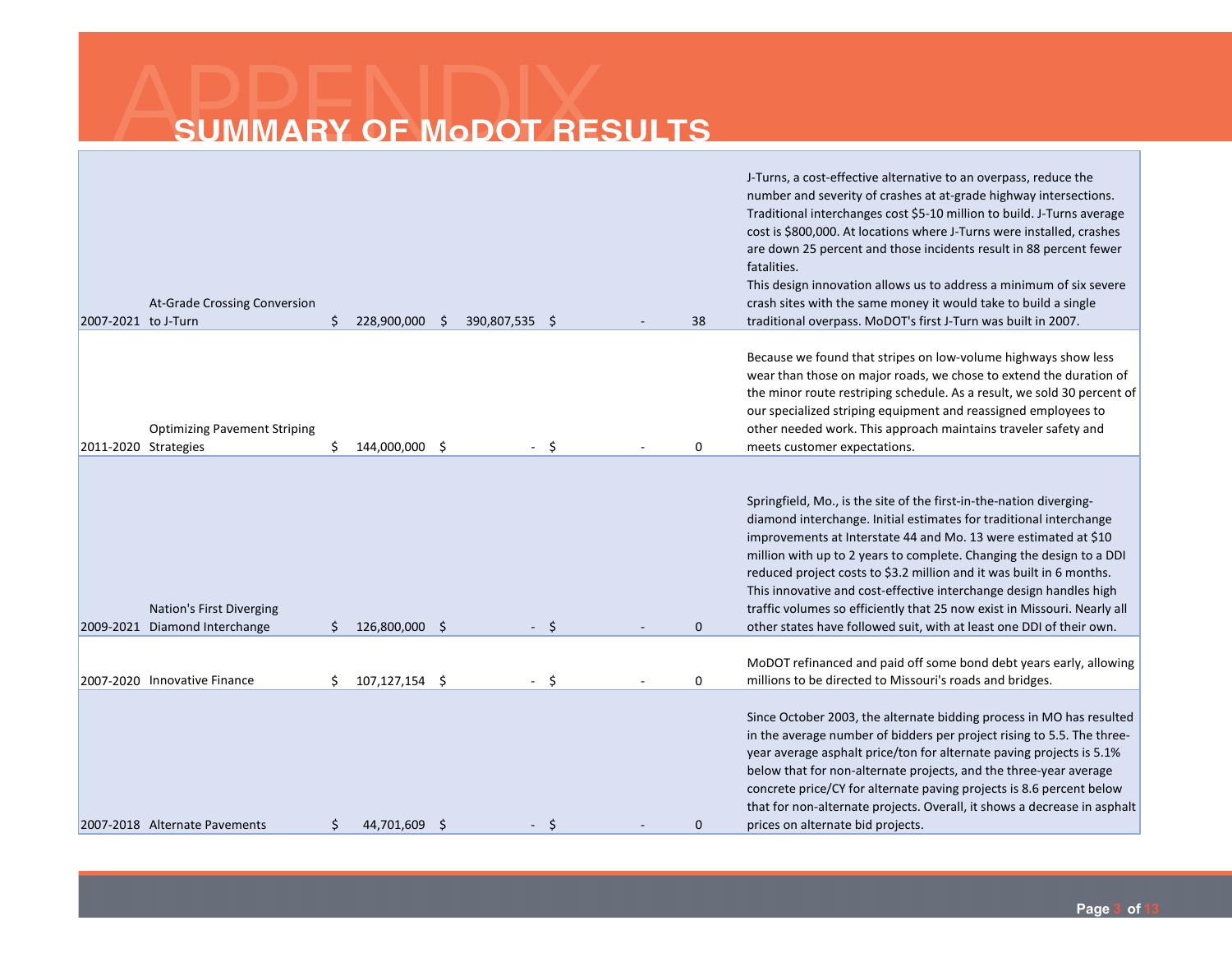|           | Rethinking Over-Estimate<br>2007-2020 Contractor Bids | \$ | 29,883,302 \$ | 492,679 \$   |   | 0        | When contractor bids come in above initial estimates, MoDOT takes<br>another look. Often we discuss cost-saving adjustments with industry,<br>such as eliminating unnecessary contractor risk, then release the<br>proposal for new, nearly always lower-cost bids.                                                                                                                                                                                                                                                                                                                                                          |
|-----------|-------------------------------------------------------|----|---------------|--------------|---|----------|------------------------------------------------------------------------------------------------------------------------------------------------------------------------------------------------------------------------------------------------------------------------------------------------------------------------------------------------------------------------------------------------------------------------------------------------------------------------------------------------------------------------------------------------------------------------------------------------------------------------------|
| 2009-2021 | Converting Roadside Assets to<br><b>Truck Parking</b> | Ś. | 17,649,421 \$ | 2,874,783 \$ |   | $\Omega$ | Though other states have shuttered rest areas in an attempt to save<br>money, Missouri converted obsolete and expensive-to-maintain rest<br>areas and weigh stations to basic truck parking areas.<br>The costs of decommissioning these sites is quickly recouped. When<br>converted, there is no need for building cleaning services, site<br>maintenance or water. Electricity costs are slashed.<br>Motor carriers praise Missouri. The conversions increased the<br>number of publicly provided truck parking spaces in the state, making<br>it easier to find a safe place to sleep. Rested drivers are safer drivers. |
|           | 2011-2021 Mowing Smart                                | Ś. | 16,500,000 \$ |              | S | 0        | Starting in 2011, MoDOT adjusted our mowing schedule on low-<br>volume highways to shift more of the budget to Missouri's roads and<br>bridges each year. On odd years, two passes are required to make<br>sure no substantial growth occurs in the clear recovery zone and on<br>even years, only one pass is required on the final mowout to assure<br>there are no sight distance issues.                                                                                                                                                                                                                                 |
| 2009-2019 | <b>Efficient Traffic Signal Design</b>                |    | 16.500.000    |              |   | 0        | By scrutinizing every aspect of traffic signal design and operation, we<br>found efficiencies and now save more than \$1.5 million that can be<br>used on road and bridge work each year. We shared our discoveries<br>with Missouri cities, counties and developers. As a result, the savings<br>opportunities stretch beyond MoDOT alone.                                                                                                                                                                                                                                                                                  |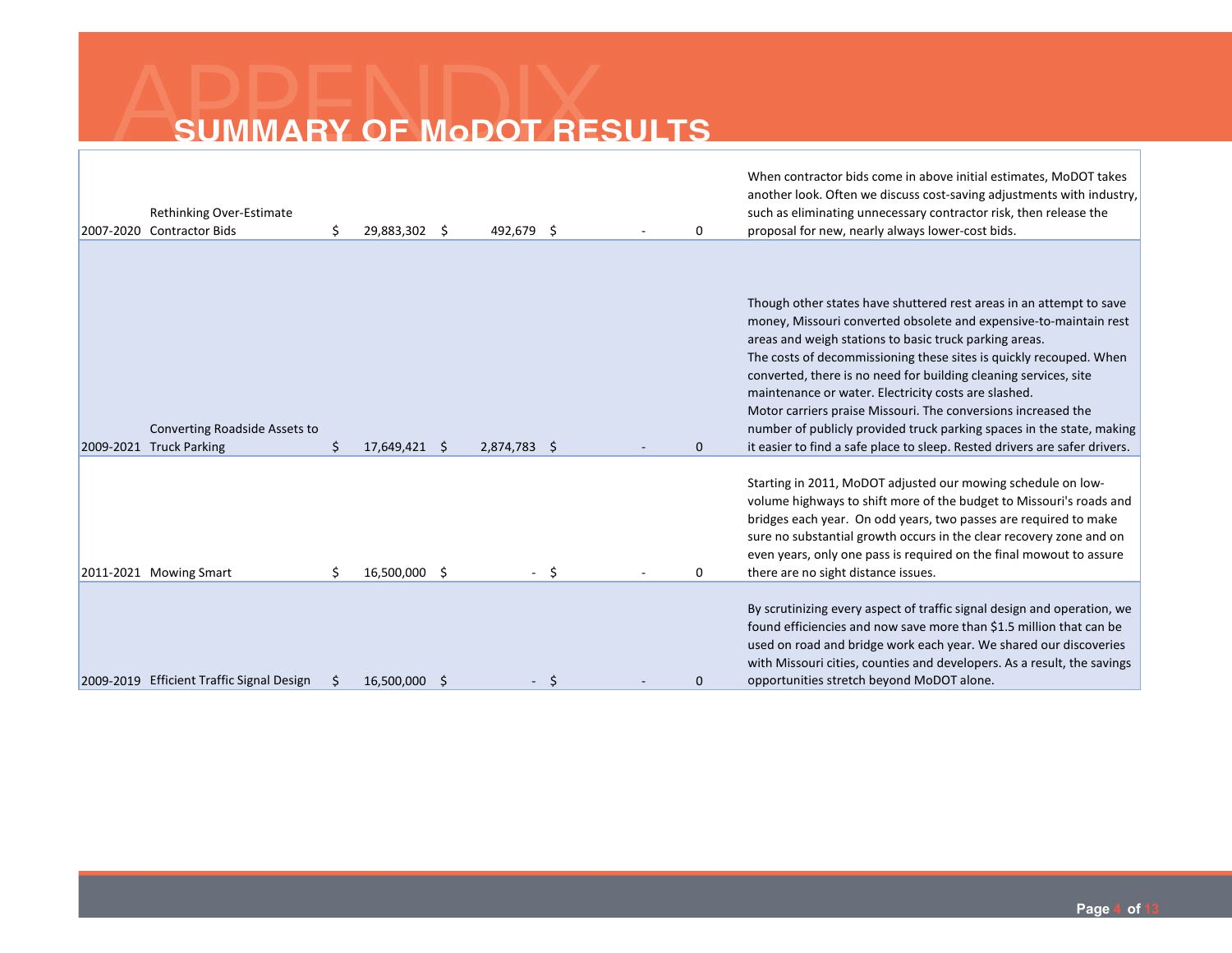|                     |                                                         |    |                |  |     |  |          | Bidders sometimes propose an alternative technical concept when<br>presented with a MoDOT-supplied base design configuration, project<br>scope, design criteria or construction criteria. ATCs often provide<br>solutions equal or better to the original bid requirement. |
|---------------------|---------------------------------------------------------|----|----------------|--|-----|--|----------|----------------------------------------------------------------------------------------------------------------------------------------------------------------------------------------------------------------------------------------------------------------------------|
|                     |                                                         |    |                |  |     |  |          | ATCs provide flexibility to the bidders in order to enhance innovation<br>and achieve efficiency.                                                                                                                                                                          |
|                     |                                                         |    |                |  |     |  |          | ATCs have been used on multiple projects since 2007, including the                                                                                                                                                                                                         |
|                     | Acceptance of Alternate<br>2007-2021 Technical Concepts | \$ | 15,250,000 \$  |  | Ŝ.  |  | 0        | Stan Musial Veterans Memorial Bridge in St. Louis. ATCs resulted in<br>\$7.5 million in savings on the \$229 million dollar project.                                                                                                                                       |
|                     |                                                         |    |                |  |     |  |          | To stabilize the road fund as a result of the COVID-19 pandemic,                                                                                                                                                                                                           |
|                     |                                                         |    |                |  |     |  |          | MoDOT took aggressive actions to reduce spending, including                                                                                                                                                                                                                |
|                     |                                                         |    |                |  |     |  |          | temporarily reducing employee work hours and/or salaries by twenty                                                                                                                                                                                                         |
|                     | Savings From Shared Work                                |    |                |  |     |  |          | percent and participated in the Shared Work Program through the                                                                                                                                                                                                            |
| 2021                | Program                                                 | \$ | 14,000,000 \$  |  | Ŝ.  |  | $\Omega$ | Department of Labor.                                                                                                                                                                                                                                                       |
|                     |                                                         |    |                |  |     |  |          | Replacing incandescent signal bulbs with LED bulbs results in                                                                                                                                                                                                              |
|                     |                                                         |    |                |  |     |  |          | remarkable energy savings. Also, because LEDs last longer, they are                                                                                                                                                                                                        |
|                     |                                                         |    |                |  |     |  |          | changed less often, resulting in lower labor costs. MoDOT's LED                                                                                                                                                                                                            |
|                     | Converting Signals to LED                               |    |                |  |     |  |          | efforts earned an AASHTO Sweet Sixteen award and is emulated by                                                                                                                                                                                                            |
| 2007-2019 Lighting  |                                                         | Ś. | 12,988,046 \$  |  | Ŝ   |  | 0        | other states.                                                                                                                                                                                                                                                              |
|                     |                                                         |    |                |  |     |  |          | Salt brine, a liquid solution, soaks into pavement. It is used to pretreat                                                                                                                                                                                                 |
|                     |                                                         |    |                |  |     |  |          | roads for expected storms because rock salt is scattered by passing                                                                                                                                                                                                        |
|                     |                                                         |    |                |  |     |  |          | traffic. Beet juice is a waste product of sugar production. The sticky                                                                                                                                                                                                     |
|                     |                                                         |    |                |  |     |  |          | substance helps rock salt adhere to pavement, increasing the                                                                                                                                                                                                               |
|                     | Fighting Snow with Beet Juice                           |    |                |  |     |  |          | effectiveness of MoDOT's winter storm activity. Both innovations                                                                                                                                                                                                           |
|                     | 2007-2021 and Salt Brine                                | \$ | 12,791,234 \$  |  | \$. |  | $\Omega$ | reduce MoDOT's salt usage.                                                                                                                                                                                                                                                 |
|                     |                                                         |    |                |  |     |  |          | LiDAR instruments measure distance to a target by illuminating it with                                                                                                                                                                                                     |
|                     | <b>Streamlining Survey Costs with</b>                   |    |                |  |     |  |          | a laser light. Adopting this technology reduced the cost of survey                                                                                                                                                                                                         |
|                     | Light Detection and Ranging                             |    |                |  |     |  |          | design. An ACEC Engineering Excellence Grand Award winner two                                                                                                                                                                                                              |
|                     | 2012-2021 (LiDAR) Technology                            | \$ | 10,737,974 \$  |  | Ś.  |  | 0        | consecutive years.                                                                                                                                                                                                                                                         |
|                     |                                                         |    |                |  |     |  |          | Improvements to soil and aggregate compaction under the highway                                                                                                                                                                                                            |
|                     |                                                         |    |                |  |     |  |          | increase pavement service life and decrease maintenance costs for                                                                                                                                                                                                          |
|                     | Building on a Strong Base -                             |    |                |  |     |  |          | MoDOT. The approach also saves considerable time and labor costs                                                                                                                                                                                                           |
|                     | 2015-2020 Intelligent Compaction                        | \$ | 9,514,050 \$   |  |     |  | $\Omega$ | for contractors.                                                                                                                                                                                                                                                           |
|                     |                                                         |    |                |  |     |  |          | As MoDOT reduced the number of maintenance buildings, we                                                                                                                                                                                                                   |
|                     |                                                         |    |                |  |     |  |          | reevaluated the quantity of signs and posts kept in inventory.                                                                                                                                                                                                             |
|                     | Sign and Post Inventory                                 |    |                |  |     |  |          | Materials are drawn from supplies on hand until we reach the new,                                                                                                                                                                                                          |
| 2012-2017 Reduction |                                                         | \$ | $9,003,162$ \$ |  | Ŝ   |  | 0        | lower reorder point.                                                                                                                                                                                                                                                       |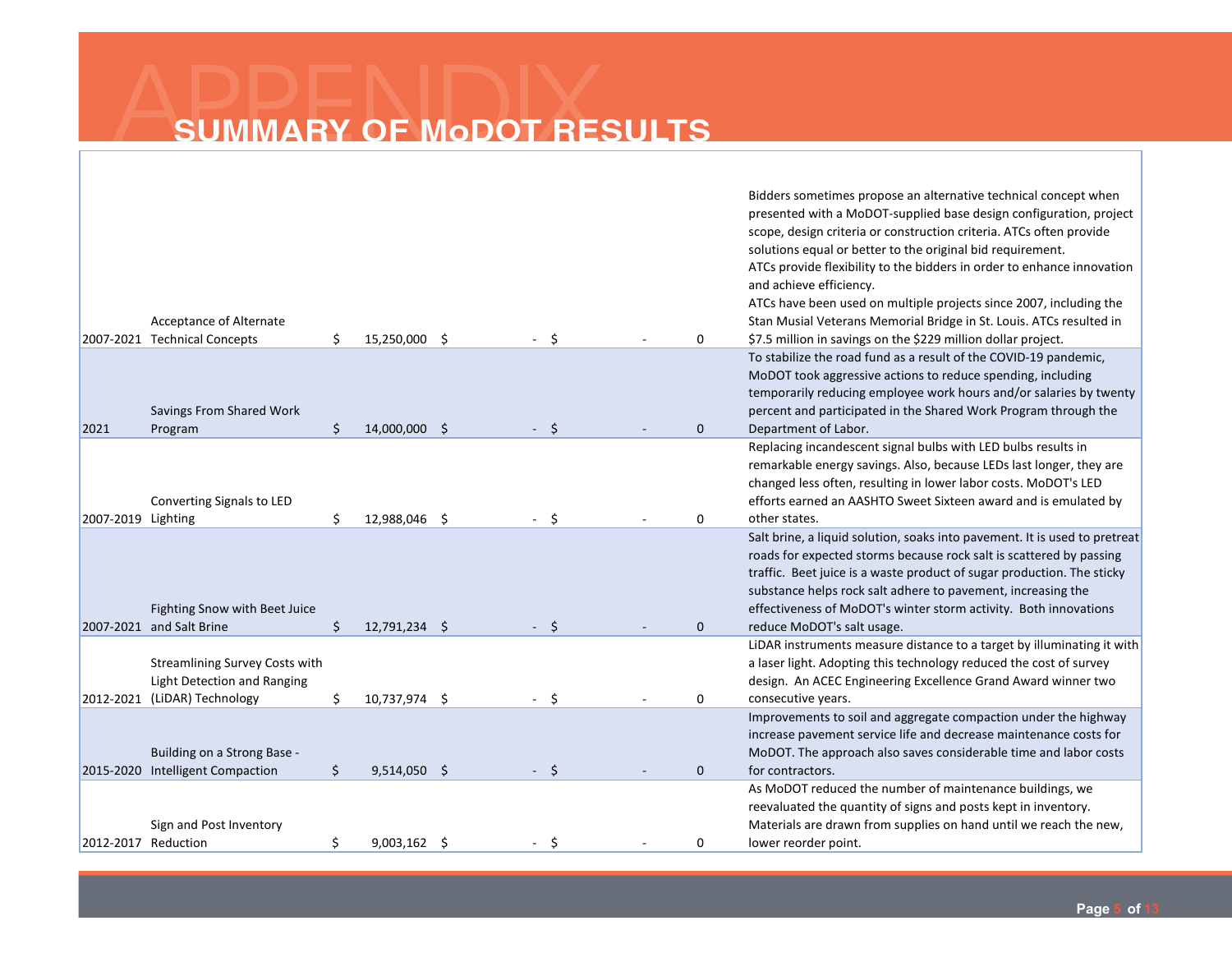| 2011-2019 Research | Achieving Savings Through                         | \$ | 8,290,000 \$   |  | Ŝ. | $\Omega$     | MoDOT actively pursues academic and other research to discover<br>new methods to drill bridge support shafts. Methods derived from<br>spread footing geotechnical research conducted in 2011, for example,<br>will save \$100,000 in a typical year.                                                                                                                                                                                                                                                                                                                                                                                   |
|--------------------|---------------------------------------------------|----|----------------|--|----|--------------|----------------------------------------------------------------------------------------------------------------------------------------------------------------------------------------------------------------------------------------------------------------------------------------------------------------------------------------------------------------------------------------------------------------------------------------------------------------------------------------------------------------------------------------------------------------------------------------------------------------------------------------|
|                    | 2007-2020 Bridge Redecking Template               | \$ | 7,677,450 \$   |  | Ŝ. | 0            | When bridge supports are in good shape, MoDOT redecks older<br>bridges rather than replacing the entire structure. MoDOT uses a<br>standard template for the design of bridge redecking projects to save<br>design time and costs. Travelers enjoy the design time savings and<br>Missourians benefit from cost savings.                                                                                                                                                                                                                                                                                                               |
|                    | 2011-2021 Sign Design Modifications               | \$ | $5,500,000$ \$ |  | Ŝ. | $\mathbf{0}$ | MoDOT designs as many signs as possible to fit on existing posts,<br>resulting in significant savings.                                                                                                                                                                                                                                                                                                                                                                                                                                                                                                                                 |
|                    | TowPlow - Missouri-Made<br>2007-2018 Snow Fighter | Ś. | $5,224,338$ \$ |  |    | $\Omega$     | The TowPlow was created by a former MoDOT employee. The<br>TowPlow blade swings out to the side of a snow plow-equipped truck<br>to help clear more lane miles with fewer trucks and<br>operators. MoDOT includes 81 TowPlows in its snow-fighting<br>arsenal. Many other four-season states investigated our success and<br>obtained TowPlows for their own fleets.                                                                                                                                                                                                                                                                   |
|                    | Durable, Informative                              |    |                |  |    |              | The federal standard calls for a single mile marker sign with nine<br>reflective delineators spaced evenly between each sign. MoDOT<br>sought and received permission for the variation. The five signs per<br>mile prove much more durable than the nine reflective delineators.<br>MoDOT recouped the cost of the signs realizing savings in materials<br>and maintenance costs. MoDOT enjoys the overwhelming support of<br>EMS personnel and 911 operators for the decision. Interstate<br>travelers can now provide more accurate location information to<br>dispatchers when they call for emergency services, speeding response |
|                    | 2007-2018 Emergency Reference Makers              | Ŝ  | $3,120,000$ \$ |  |    | $\Omega$     | time.                                                                                                                                                                                                                                                                                                                                                                                                                                                                                                                                                                                                                                  |
| 2014-2019 Spacing  | Modifying Chevron Sign                            | \$ | 2,806,002 \$   |  | S  | 0            | MoDOT adopted federal standard spacing for installation of chevron<br>signs in curves, eliminating the need for an engineer's field visit. The<br>change also reduced the need for an average of two signs per curve, a<br>savings of \$720 on each.                                                                                                                                                                                                                                                                                                                                                                                   |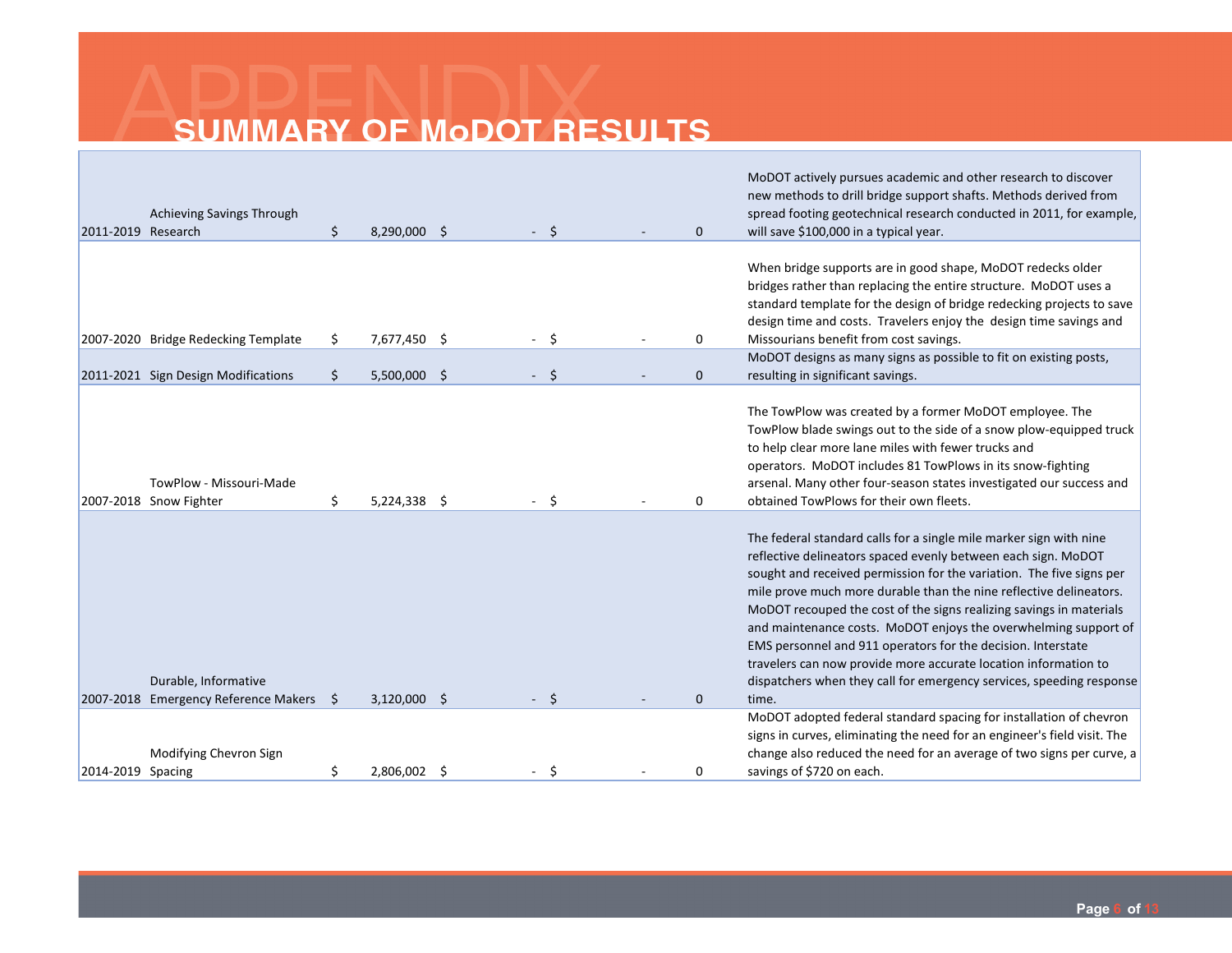| Achieving Efficiency with<br>2010-2019 Bridge Analysis Software                          | \$<br>2,756,927 \$   |  | Ŝ.      | $\mathbf{0}$ | New LARSBridge software helps bridge engineers more quickly and<br>accurately conduct structural analysis for the movement of specially-<br>permitted super-heavy truckloads. The quicker response and more<br>accurate restrictions save motor carriers time and money while<br>reducing the need for staff resources and improving bridge<br>preservation efforts.                                                                                                                                                                                                                                                                    |
|------------------------------------------------------------------------------------------|----------------------|--|---------|--------------|-----------------------------------------------------------------------------------------------------------------------------------------------------------------------------------------------------------------------------------------------------------------------------------------------------------------------------------------------------------------------------------------------------------------------------------------------------------------------------------------------------------------------------------------------------------------------------------------------------------------------------------------|
| Maintenance Management                                                                   | 2,730,000 \$         |  |         | 0            | MMS is a Governor's award winning, web-based software from which<br>Maintenance staff can assign and document work, record and<br>approve fleet usage calculations, look up information on a wide<br>variety of assets, and access data from mulitiple data tables at<br>MoDOT. MMS consolidates multiple programs into one easy-to-use,<br>tailor made single platform making retrieving data far more efficient,<br>and improving decision-making capabilities. MMS benefits nearly<br>3,000 Maintenance workers, as well as the state and traveling public<br>because better data translates into better decisions, more efficiency, |
| 2020-2021 System (MMS)                                                                   | \$                   |  | Ŝ.      |              | dollars saved and more work accomplished in shorter time.<br>By changing its one-size-fits-all sign post philosophy, MoDOT saves by                                                                                                                                                                                                                                                                                                                                                                                                                                                                                                     |
| Choosing the Most Cost-                                                                  |                      |  |         |              | choosing the smallest post for the job at hand and avoids costs                                                                                                                                                                                                                                                                                                                                                                                                                                                                                                                                                                         |
| 2016 - 2021 Effective Sign Posts                                                         | \$<br>2,400,000 \$   |  | $\zeta$ | $\mathbf{0}$ | associated with well-intentioned over-building.                                                                                                                                                                                                                                                                                                                                                                                                                                                                                                                                                                                         |
| 2016-2021 Energy Saving Lighting                                                         | \$<br>1,581,000 \$   |  | Ŝ.      | 0            | When existing bulbs for overhead and task lighting burn out, MoDOT<br>replaces them exclusively with LED lamps. LEDs consume much less<br>energy and last far longer, saving both electricity and labor costs. The<br>effort expands beyond offices and maintenance areas. The Rock Port,<br>Mo., welcome center earned LEED Silver certification in part because<br>of its use of LED lighting. For FY20 and FY21, the amounts include<br>utility savings due to office staff working from home due to COVID<br>from March 2020 through May 2021.                                                                                      |
| Using Innovation to Mitigate<br>Impacts to Streams- Stream<br>2007-2012 Mitigation Banks | \$<br>$1,342,521$ \$ |  | -\$     | $\mathbf{0}$ | MoDOT replaced several low water crossings with environmentally<br>friendly bridges, earning stream bank mitigation credits to offset<br>impacts to streams elsewhere. MoDOT also uses the Stream<br>Stewardship Trust Fund to mitigate stream impacts to reduce long<br>term maintenance costs.                                                                                                                                                                                                                                                                                                                                        |
|                                                                                          |                      |  |         |              | MoDOT looked at every type of sign and learned some were not                                                                                                                                                                                                                                                                                                                                                                                                                                                                                                                                                                            |
|                                                                                          |                      |  |         |              | essential to safe roadways. These are not replaced when they                                                                                                                                                                                                                                                                                                                                                                                                                                                                                                                                                                            |
| 2016-2021 Reassessing Road Sign Needs                                                    | \$<br>900,000 \$     |  | Ŝ.      | 0            | deteriorate.                                                                                                                                                                                                                                                                                                                                                                                                                                                                                                                                                                                                                            |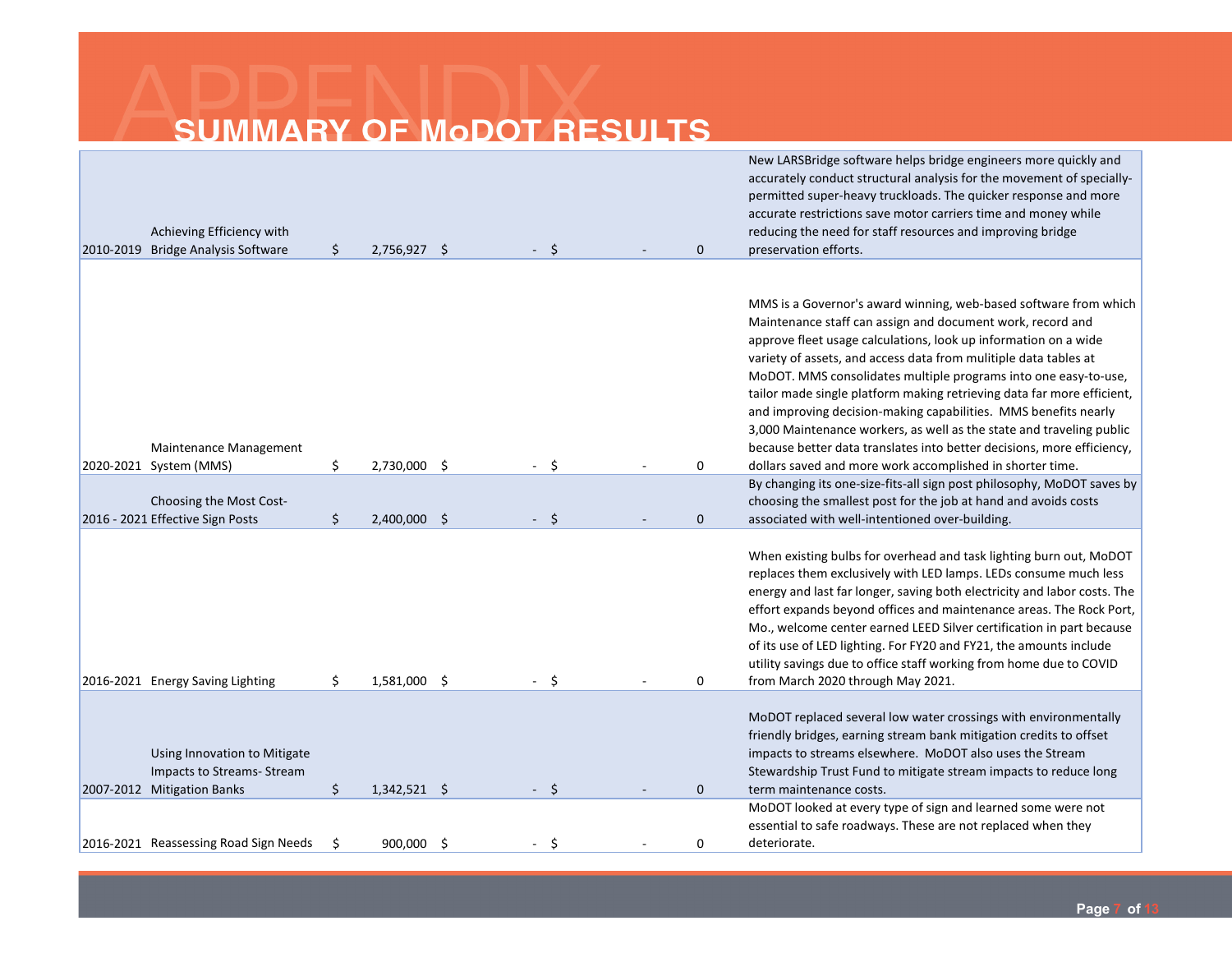|                  | 2013-2021 Paperless Contract Storage                                                                                      | \$ | 645,000 \$   |                 | Ŝ. | $\Omega$     | By using electronic storage, MoDOT reduces its long term document<br>storage costs. Contracts and bonds prepared for road and bridge<br>work average well over 100 pages each. Creating, modifying and<br>delivering them electronically for approval cuts processing time from<br>30 days to 3 days. MoDOT's other agreements, such as reciprocal<br>agreements and memorandums of understanding are stored and<br>often produced paperlessly. This expedites the research, review and<br>handling of such documents, saving staff time and other costs.              |
|------------------|---------------------------------------------------------------------------------------------------------------------------|----|--------------|-----------------|----|--------------|------------------------------------------------------------------------------------------------------------------------------------------------------------------------------------------------------------------------------------------------------------------------------------------------------------------------------------------------------------------------------------------------------------------------------------------------------------------------------------------------------------------------------------------------------------------------|
| 2019-2021 to LED | Converting Roadway Lighting                                                                                               | \$ | 471,246 \$   | $\overline{a}$  | Ŝ. | 0            | Replacing high pressure sodium highway lights with LED lighting<br>results in remarkable energy savings. Also, because LEDs last longer,<br>they are changed less often, resulting in lower labor costs.                                                                                                                                                                                                                                                                                                                                                               |
|                  | 2016-2021 Merging Operations Software                                                                                     | Ŝ. | 450,000 \$   |                 | S. | $\Omega$     | By merging multiple software contracts into one we found efficiencies<br>for our system.                                                                                                                                                                                                                                                                                                                                                                                                                                                                               |
|                  | 2012-2021 Remapping Snow Plow Routes \$                                                                                   |    | 380,000 \$   | $\blacksquare$  | Ŝ. | 0            | MoDOT's St. Louis District reexamined the routes its snowplow<br>operators drive, discovering changes that resulted in a savings of 10<br>minutes per cycle. Pavement is treated faster, saving \$9,400 per<br>storm and making the way safer for the millions of travelers in the<br>region in less time.                                                                                                                                                                                                                                                             |
|                  | Using Research to Challenge<br><b>Culvert Load Standards Saves</b><br><b>Cost and Motorist</b><br>2014-2016 Inconvenience | \$ | $100,000$ \$ |                 | Ŝ. | $\mathbf{0}$ | MoDOT took an innovative approach to research the load capacity of<br>concrete box culvert bridges. By proving that soil fill helps distribute<br>the truck traffic weight carried by this type of bridge, we are able to<br>reduce the number of detailed structural analysis studies needed and<br>avoided placing unnecessary weight restrictions on 3,150 culverts<br>statewide. The effort earned an AASHTO Sweet Sixteen award and<br>other states are using our research results to fine tune their approach<br>for structural analysis on box culvert bridges. |
|                  | <b>Reducing Crossover Crashes</b><br>2007-2021 with Median Guard Cable                                                    | \$ |              | \$5,696,757,938 | -S | 562          | Missouri's median guard cable is successful in slowing and guiding<br>wayward vehicles from crossing into opposing lanes. Guard cable is<br>used on portions of all Missouri interstates and other major routes. It<br>drastically reduces the number of median crossover crashes<br>which can be devastating, often fatal.                                                                                                                                                                                                                                            |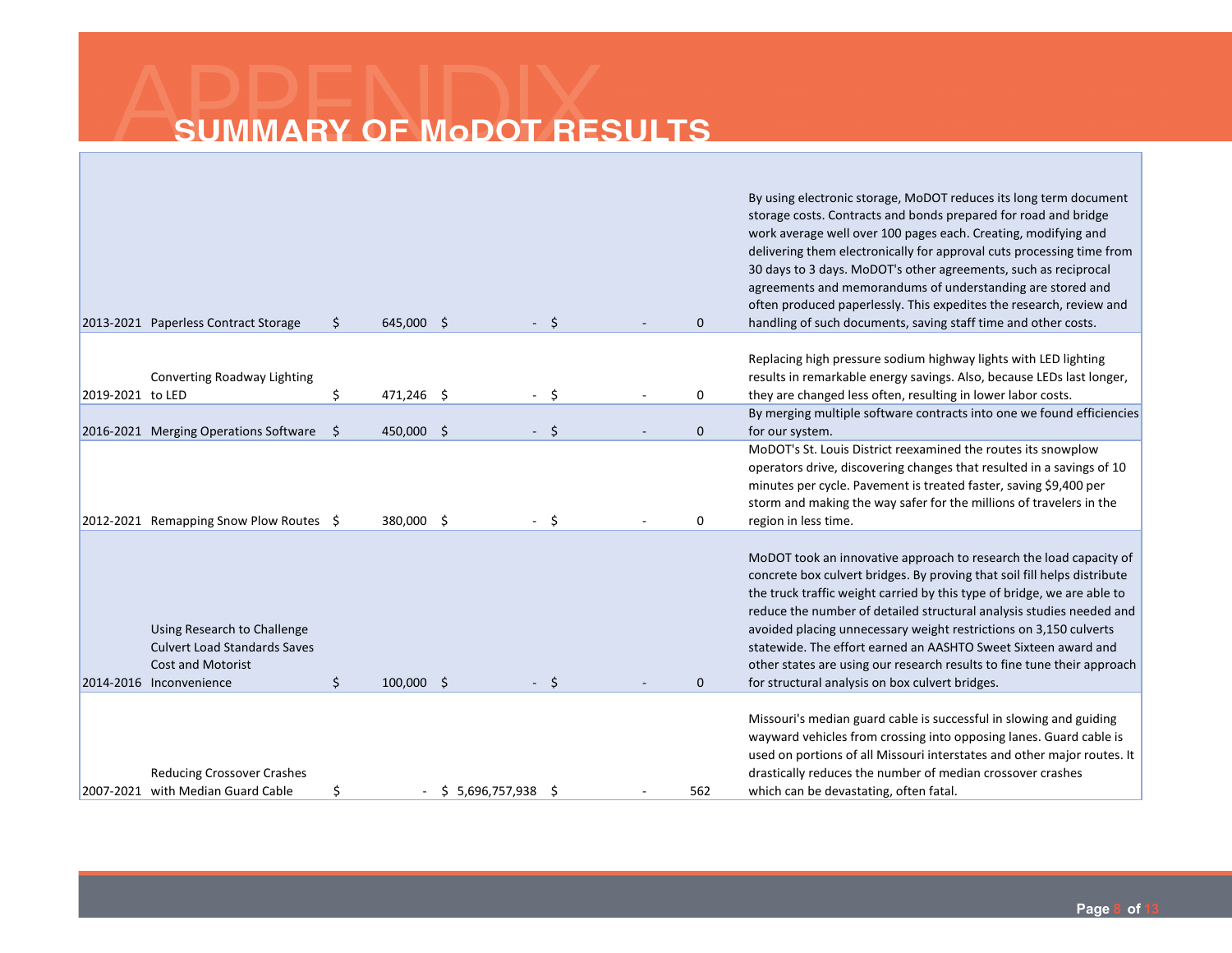| Making Highways Smoother<br>2007-2021 and Safer, Sooner                              | \$ |      |   | \$1,542,824,894 | -Ś   |            | 130          | The Smooth Roads Initiative and Better Roads, Brighter Future<br>program were back-to-back efforts that improved 5,600 miles of<br>highways. Completed earlier than scheduled, the efforts delivered<br>smoother pavement, brighter striping, rumble stripes and other<br>safety improvements to the highways that carry 80 percent of<br>Missouri's traffic. These improvements have resulted in over \$1<br>billion of safety benefits to the customers since 2007.                                                                          |
|--------------------------------------------------------------------------------------|----|------|---|-----------------|------|------------|--------------|------------------------------------------------------------------------------------------------------------------------------------------------------------------------------------------------------------------------------------------------------------------------------------------------------------------------------------------------------------------------------------------------------------------------------------------------------------------------------------------------------------------------------------------------|
| <b>Electronic Truck Pre-Screening</b><br>2007-2021 at Weigh Stations                 | Ś  |      | Ŝ | 271.560.687     | - \$ |            | 0            | Electronic pre-screening using weigh-in-motion scales and other<br>technology helps identify the "good players" among commercial truck<br>traffic in Missouri. Transponder-equipped trucks found in good<br>standing are allowed to bypass weigh stations so Missouri State<br>Highway Patrol Commercial Vehicle officers' inspection efforts are<br>more efficient. Motor carriers who participate in the voluntary<br>service save time, fuel and money while Missouri uses the same<br>resources to process an increasing number of trucks. |
| Keeping Cars on the Road with<br><b>High Friction Surface</b><br>2013-2021 Treatment | \$ |      |   | 119,531,208 \$  |      |            | $\mathbf{0}$ | MoDOT achieved a 20 percent reduction in run-off-road crashes in<br>areas with high rates of ROR incidents by installing high-grip surface<br>treatments. Ideally, the alignment of those road sections would be<br>corrected, but until that is possible, the pavement helps hold vehicles<br>on the driving lanes, reducing skidding.                                                                                                                                                                                                        |
| <b>Web-Based Motor Carrier</b><br>2007-2021 Credentialing                            | \$ |      |   | 115,365,543 \$  |      |            | 0            | Motor Carrier Express, an online business portal, allows trucking<br>companies to conduct business with MoDOT anytime and drastically<br>reduces the need to speak with an agent. Customers transact more<br>than 125,000 actions each year on their own and receive most<br>required credentials electronically rather than by mail or shipment.<br>Since 2007, Missouri motor carriers realized significant time savings<br>through electronic credential delivery. Trucks get on the road -<br>making money - faster.                       |
| <b>Earning Competitive Federal</b>                                                   |    |      |   |                 |      |            |              | The federal TIGER Discretionary Grant program supports innovative<br>projects and collaborative approaches to difficult transportation<br>issues nationwide. This program allows Missouri to address                                                                                                                                                                                                                                                                                                                                           |
| 2009-2020 TIGER Grants                                                               | \$ | - \$ |   |                 | Ŝ    | 56,703,000 | $\mathbf 0$  | transportation system needs using federal funds.                                                                                                                                                                                                                                                                                                                                                                                                                                                                                               |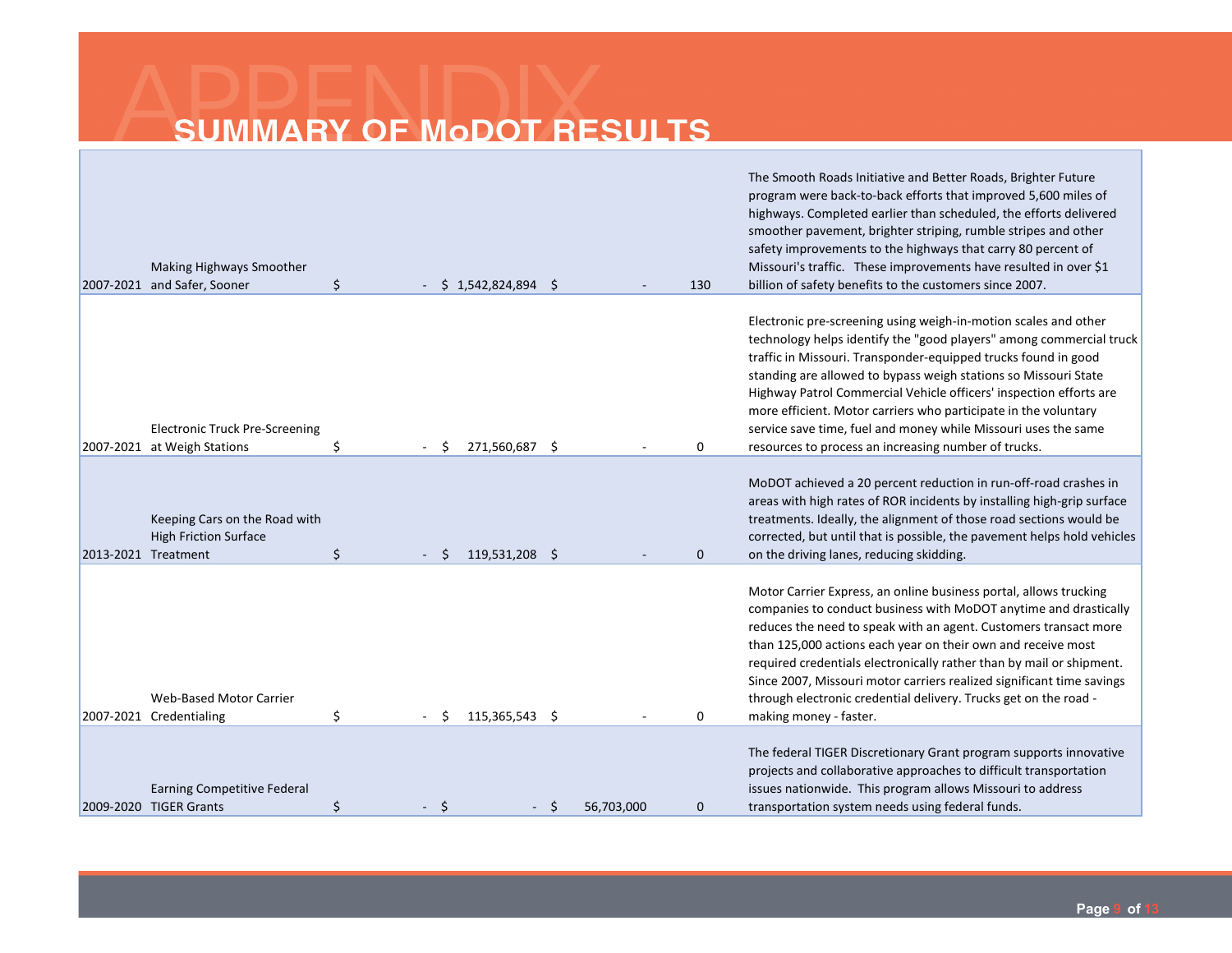| 2009-2021 Program   | Realty to Roads Property Sales                                                              | Ś  | $-5$         |    | 59,713,157      | 0            | MoDOT sells state-owned property no longer needed for the<br>operation of the state's system. The proceeds from this program are<br>reinvested into the road fund. In 2010, MoDOT's Right of Way<br>Division earned the 2010 FHWA Excellence in Right of Way Technical<br>Specialty Award for the team's aggressive approach and rationale in<br>selling excess property.                                       |
|---------------------|---------------------------------------------------------------------------------------------|----|--------------|----|-----------------|--------------|-----------------------------------------------------------------------------------------------------------------------------------------------------------------------------------------------------------------------------------------------------------------------------------------------------------------------------------------------------------------------------------------------------------------|
|                     |                                                                                             |    |              |    |                 |              |                                                                                                                                                                                                                                                                                                                                                                                                                 |
| 2013-2021 Recycling | Realizing Revenue Through                                                                   | \$ | $-5$         | Ŝ. | 2,911,637       | $\mathbf 0$  | Recycling paper, plastic, ink cartridges and more is second nature for<br>MoDOT office employees. Field staff routinely collect scrap metal,<br>tires, anti-freeze and the like. All of the items are sold with the<br>revenue invested in Missouri's highway system.                                                                                                                                           |
|                     |                                                                                             |    |              |    |                 |              | Renegotiating the terms and renewing the contract between MoDOT                                                                                                                                                                                                                                                                                                                                                 |
|                     |                                                                                             |    |              |    |                 |              | and the vendor that manages business and tourist directional signs<br>on highway right-of-way guarantees MoDOT an additional \$600,000<br>in revenue annually. The terms also shifted responsibility for sign<br>production and installation to the vendor, freeing MoDOT employees                                                                                                                             |
|                     | 2016-2018 Outsourcing Sign Production                                                       | \$ | - \$         | .S | 1,800,000       | 0            | for other work.                                                                                                                                                                                                                                                                                                                                                                                                 |
|                     | <b>Cost Share and Cost</b><br>2007-2021 Participation Programs                              | \$ | $-5$         |    | \$1,549,345,000 | $\mathbf{0}$ | Communities contribute to state highway projects to receive needed<br>upgrades faster. Revenues from local tax initiatives often provide the<br>local portion in Cost Share Program projects.                                                                                                                                                                                                                   |
|                     | <b>Encouraging Economic</b><br>Opportunity and Competition<br>2007-2021 Using Federal Funds | \$ | $\mathsf{S}$ |    | 7,720,580       | 0            | MoDOT uses Federal Highway Administration funds to administer<br>programs that expand business opportunities for historically<br>disadvantaged groups. By educating business owners how to pursue<br>opportunities with the state and by providing real-world experiences<br>through apprenticeships, MoDOT benefits from an expanded pool of<br>competitive vendors and increased numbers of skilled laborers. |
|                     | <b>Revenue Generated from</b>                                                               | \$ | $-5$         |    |                 |              | MoDOT leases Commission owned property when it does not<br>interfere with the operation of the system and benefits the public.<br>Areas leased are utilized for agriculture purposes, parking facilities,<br>highway patrol regional sites to list a few. The additional revenue is                                                                                                                             |
|                     | 2019-2021 Leasing Property                                                                  |    |              |    | 9,059,354       | $\mathbf 0$  | reinvested in Missouri's highways.<br>MoDOT successfully secured federal funds to construct two storage                                                                                                                                                                                                                                                                                                         |
| 2020                | 5339 Rural Transit Facilities<br><b>Competitive Grant</b>                                   | \$ | $-5$         |    | 5,120,000       | 0            | and maintenance facilities for rural transit providers. These facilities<br>will save operational costs, add efficiencies and help keep transit<br>buses in a state of good repair.                                                                                                                                                                                                                             |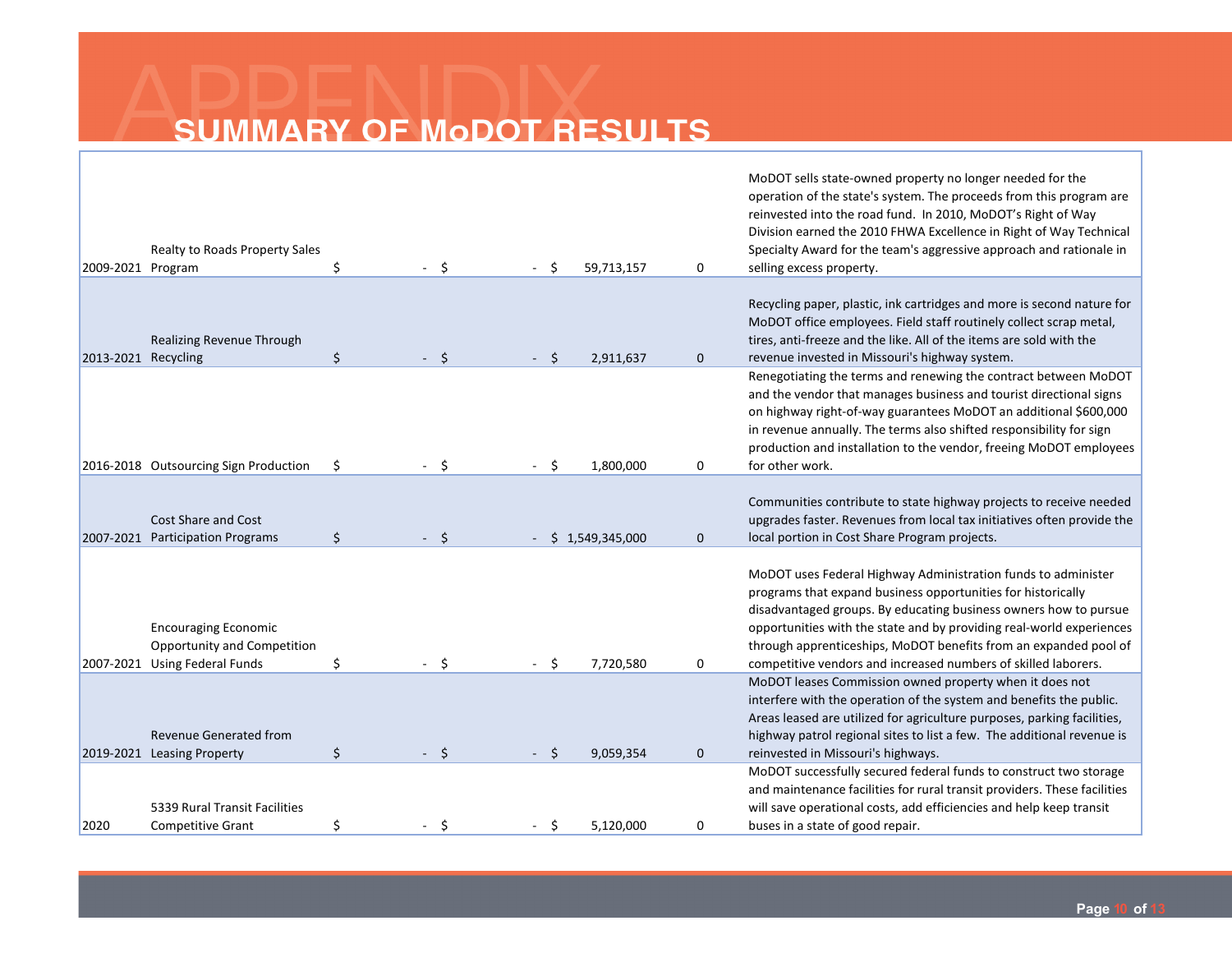| 2020 | <b>CARES Act Funding - Transit</b>                                                                 | \$<br>$-5$                | - Ś  | 61,770,760 | $\mathbf{0}$ | Taking advantage of the CARES Act monies offered, MoDOT secured<br>much needed federal funds, with no match requirement, for<br>operating and capital assistance for rural transit providers to continue<br>services during the COVID-19 pandemic.                                                                                                                                                                                                                                                                                                                                                          |
|------|----------------------------------------------------------------------------------------------------|---------------------------|------|------------|--------------|-------------------------------------------------------------------------------------------------------------------------------------------------------------------------------------------------------------------------------------------------------------------------------------------------------------------------------------------------------------------------------------------------------------------------------------------------------------------------------------------------------------------------------------------------------------------------------------------------------------|
|      | FAA Airport Improvement<br>Program Competitive<br>2020-2021 Discretionary Grant Awards             | \$<br>Ŝ.                  |      | 34,974,251 | 0            | Funds intended for high-scoring projects using FAA's project<br>prioritization formula; projects seeking discretionary funding<br>compete against other projects in FAA Central Region.                                                                                                                                                                                                                                                                                                                                                                                                                     |
| 2020 | <b>CARES Act Funding - Aviation</b>                                                                | \$<br>$\ddot{\mathsf{s}}$ | Ŝ.   | 8,490,464  | $\mathbf 0$  | MoDOT successfully secured CARES Act federal funds, which required<br>no matching funds, to help airports cover regular airport operation<br>and maintenance costs during the COVID-19 pandemic.                                                                                                                                                                                                                                                                                                                                                                                                            |
|      | 2020-2021 Grade Crossing Improvements \$                                                           | - \$                      | - \$ | 1,045,617  | 0            | Highway-railroad at-grade crossings are eligible for state and federal<br>funding for safety improvements. By partnering with railroads,<br>additional private funds are also invested for safety improvements.<br>Highway-railroad at-grade crossings are eligible for state and federal<br>funding for safety improvements. By partnering with railroads,<br>additional private funds are also invested for safety improvements.<br>During FY20 MoDOT invested \$4.6 million of Federal funds, \$1.2<br>million in State funds and Railroads contributed \$667,000 to these<br>important safety projects. |
| 2021 | Coronavirus Response and<br><b>Relief Supplemental</b><br>Appropriation Act (CRRSAA) -<br>Aviation | \$<br>$-5$                | $-5$ | 954,324    | $\mathbf{0}$ | The Federal government is providing aviation assistance to airports in<br>the State Block Grant Program. These funds are available for costs to<br>prevent, prepare for, and respond to the COVID-19 pandemic,<br>including airport operating costs and debt service payments.                                                                                                                                                                                                                                                                                                                              |
| 2021 | Coronavirus Response and<br>Relief Supplemental<br>Appropriation Act (CRRSAA) -<br>Transit         | \$<br>$-5$                | - \$ | 851,394    | 0            | This program provides one hundred percent (100%) funding for<br>capital and operating expenses to public transportation providers.                                                                                                                                                                                                                                                                                                                                                                                                                                                                          |
| 2021 | American Rescue Plan Act<br>(ARPA) - Aviation                                                      | \$<br>- \$                | Ŝ    | 2,207,000  | $\mathbf 0$  | This additional funding is for construction, capital improvements,<br>operations, or planning of publicly owned airfields by cities or other<br>political subdivisions, including land acquisition.                                                                                                                                                                                                                                                                                                                                                                                                         |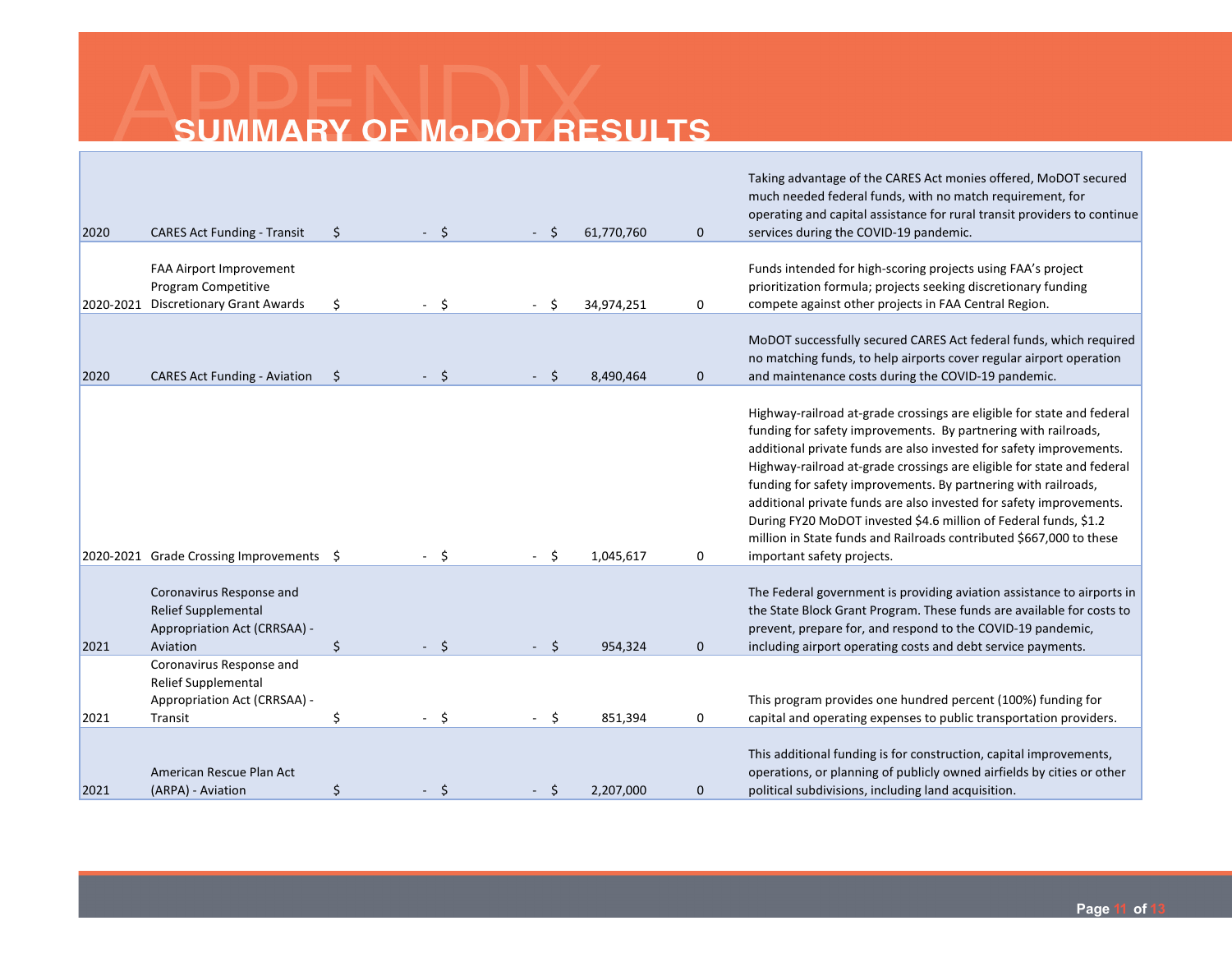|      | American Rescue Plan Act<br>(ARPA) - Enhanced Mobility of                                                      |                     |      |            |              | This program provides one hundred percent (100%) grant funds for                                                                                                                                                                                                                                                                                                                                                                                        |
|------|----------------------------------------------------------------------------------------------------------------|---------------------|------|------------|--------------|---------------------------------------------------------------------------------------------------------------------------------------------------------------------------------------------------------------------------------------------------------------------------------------------------------------------------------------------------------------------------------------------------------------------------------------------------------|
|      | Seniors and Individuals with                                                                                   |                     |      |            |              | capital and operating expenses to entities that provide public                                                                                                                                                                                                                                                                                                                                                                                          |
| 2021 | <b>Disabilities</b>                                                                                            | \$<br>$-5$          | Ŝ.   | 851,407    | 0            | transportation to seniors and those with disabilities.                                                                                                                                                                                                                                                                                                                                                                                                  |
| 2021 | American Rescue Plan Act<br>(ARPA) - Intercity Bus Service                                                     | \$<br>$-5$          | Ŝ.   | 2,841,247  | $\mathbf 0$  | One hundred percent (100%) federal funding is available to provide<br>regularly scheduled bus service for the general public that operates<br>with limited stops over fixed routes connecting two or more areas not<br>in close proximity.                                                                                                                                                                                                              |
| 2021 | American Rescue Plan Act<br>(ARPA) - Transit Formula<br><b>Grants for Rural Areas</b>                          | \$<br>- \$          | Ŝ.   | 9,058,625  | 0            | One hundred percent (100%) federal funding is available for capital,<br>planning, and operating assistance to states to support public<br>transportation in rural areas with populations of less than 50,000.                                                                                                                                                                                                                                           |
|      | American Rescue Plan Act                                                                                       |                     |      |            |              |                                                                                                                                                                                                                                                                                                                                                                                                                                                         |
|      | (ARPA) - Rural Transit                                                                                         |                     |      |            |              | The Rural Transit Assistance Program (RTAP) provides resources,                                                                                                                                                                                                                                                                                                                                                                                         |
| 2021 | Assistance Program                                                                                             | \$<br>$-5$          | - \$ | 152,411    | $\mathbf{0}$ | training and technical assistance to rural transit providers.                                                                                                                                                                                                                                                                                                                                                                                           |
| 2021 | <b>Increased General Revenue</b><br>funding investment for<br>Waterways Capital<br><b>Improvements Program</b> | \$<br>Ś.            | Š.   | 11,600,000 | 0            | The General Assembly appropriated \$11.6 million in General Revenue<br>(GR) for the Waterways Port Capital Improvement Program (CIP) for<br>Fiscal Year 2022. This is double the previous year's appropriation and<br>the second highest amount appropriated for this program. MoDOT<br>worked with legislators and the Missouri Port Authority Association<br>to identify CIP needs and provide economic impact data to support<br>this appropriation. |
| 2021 | Missouri Vanpool COVID-19<br><b>Discretionary Grant</b>                                                        | \$<br>$\ddot{\phi}$ | Ŝ.   | 450,000    | 0            | MoDOT received \$450,000 in FTA discretionary grant funding to<br>develop and implement a pilot vanpooling program to get individuals<br>to and from work. MoDOT is partnering with Commute with<br>Enterprise to develop and implement the program. This pilot program<br>will utilize vanpooling to get individuals to and from work, expand job<br>access, and utilize state-of-the-art technology to help riders match<br>and pay in real-time.     |
|      | <b>Consolidated Rail</b>                                                                                       |                     |      |            |              | Safety improvements along the U.S. Highway 60 corridor in southern                                                                                                                                                                                                                                                                                                                                                                                      |
|      | Infrastructure and Safety                                                                                      |                     |      |            |              | Webster County, including the construction of an outer road                                                                                                                                                                                                                                                                                                                                                                                             |
|      | Improvements (CRISI) program                                                                                   |                     |      |            |              | beginning at State Highway Z near Fordland running to a new                                                                                                                                                                                                                                                                                                                                                                                             |
| 2021 | - Webster County                                                                                               | $-5$                | Ŝ    | 10,500,000 | 0            | interchange at State Highway A.                                                                                                                                                                                                                                                                                                                                                                                                                         |